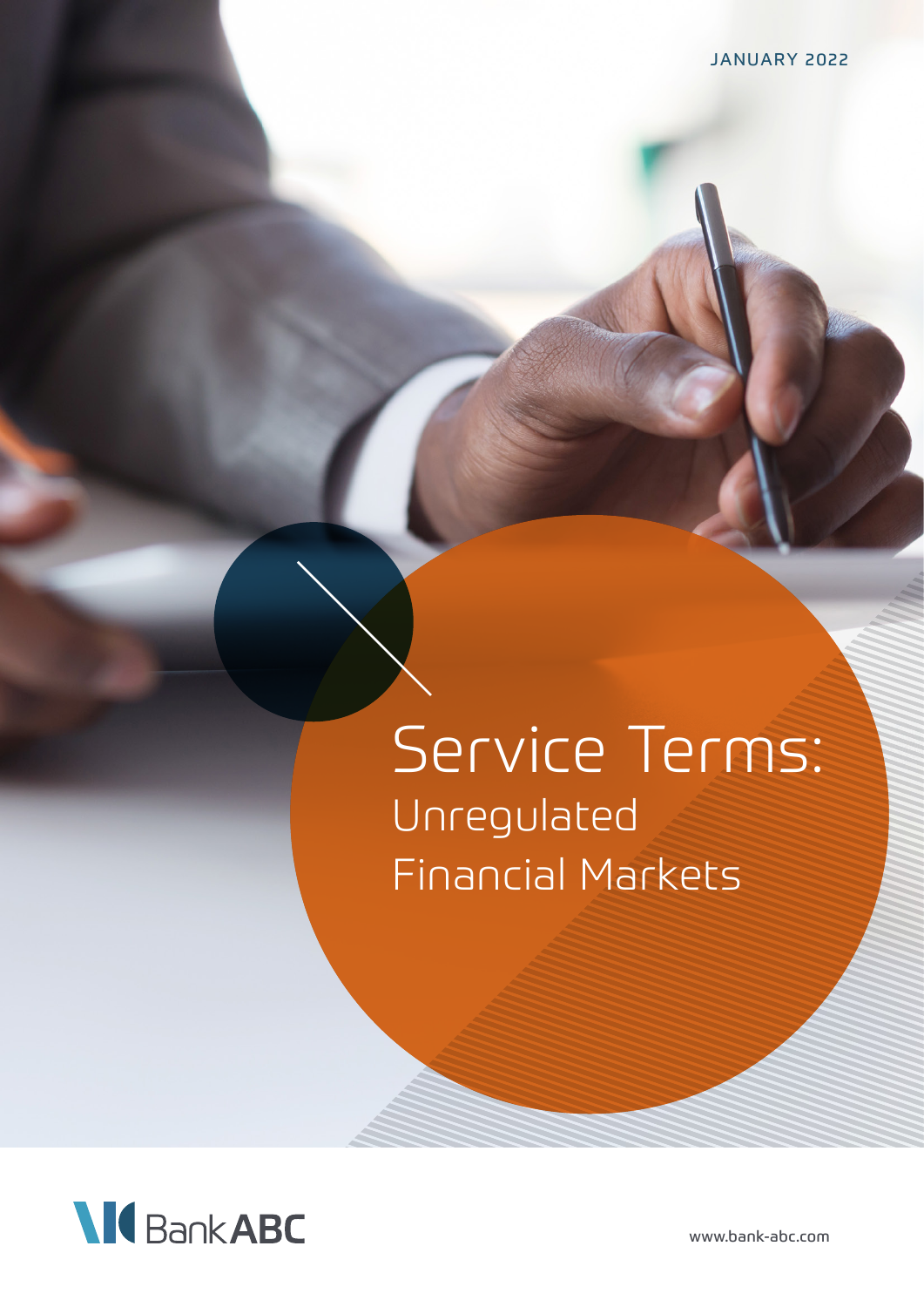

## CONTENTS

| 1. Introduction                          | R  |
|------------------------------------------|----|
| 2. Your Transactions with us             | 3  |
| 3. Money Market Transactions             | 4  |
| 4. Foreign Exchange Spot Transactions    | 5. |
| 5. Foreign Exchange Forward Transactions | 6. |

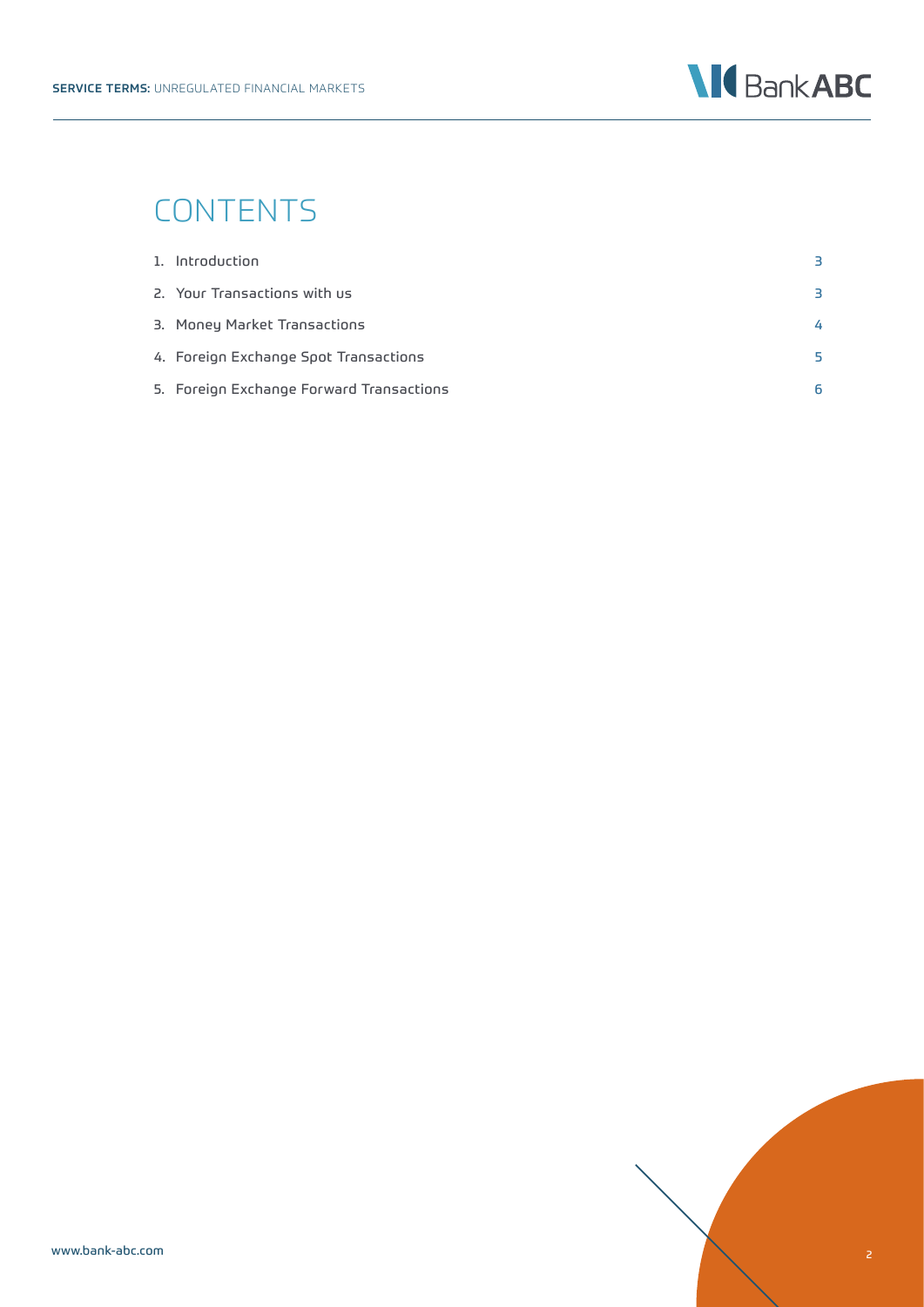

#### 1. INTRODUCTION

- 1.1 These service terms cover the provision of unregulated financial market services by Bank ABC (the "Unregulated FM Terms") as described herein. They are to be read together with Bank ABC's General Terms and will apply to you, in addition to the General Terms, for as long as we provide such services to you.
- 1.2 Unless the context requires otherwise, Clause 2 (Definitions and Interpretation) of the General Terms shall apply to these Unregulated FM Terms.

#### 2. YOUR TRANSACTIONS WITH US

- 2.1 On the date you instruct the Bank to enter into a Transaction governed by these Unregulated FM Terms, you represent and warrant that you are entering into such Transaction:
	- (i) as principal and not as agent or trustee on behalf of someone else;
	- (ii) having made your own independent decision to enter into the Transaction, on an execution-only basis, without advice or recommendation from us; and
	- (iii) having an understanding as to the nature and risks of such Transaction, including with respect to credit risk (i.e. the risk that we may fail to perform our obligations to you), market risk (i.e. the risk of your exposure to foreign exchange fluctuations and market volatility which may result in the market rate being more favourable to you than the rate agreed with us) and liquidity risk (i.e. the risk of an inability to execute or settle a Transaction in an illiquid currency).
- 2.2 You agree to effect payment to us in respect of a Transaction governed by these Unregulated FM Terms in cleared funds. If you fail to make any payment in cleared funds we shall be entitled to charge interest until the payment is received in cleared funds or to close out the relevant Transaction by selling out or buying in and to debit your Account with any costs and losses incurred by us in or in connection with closing out that Transaction.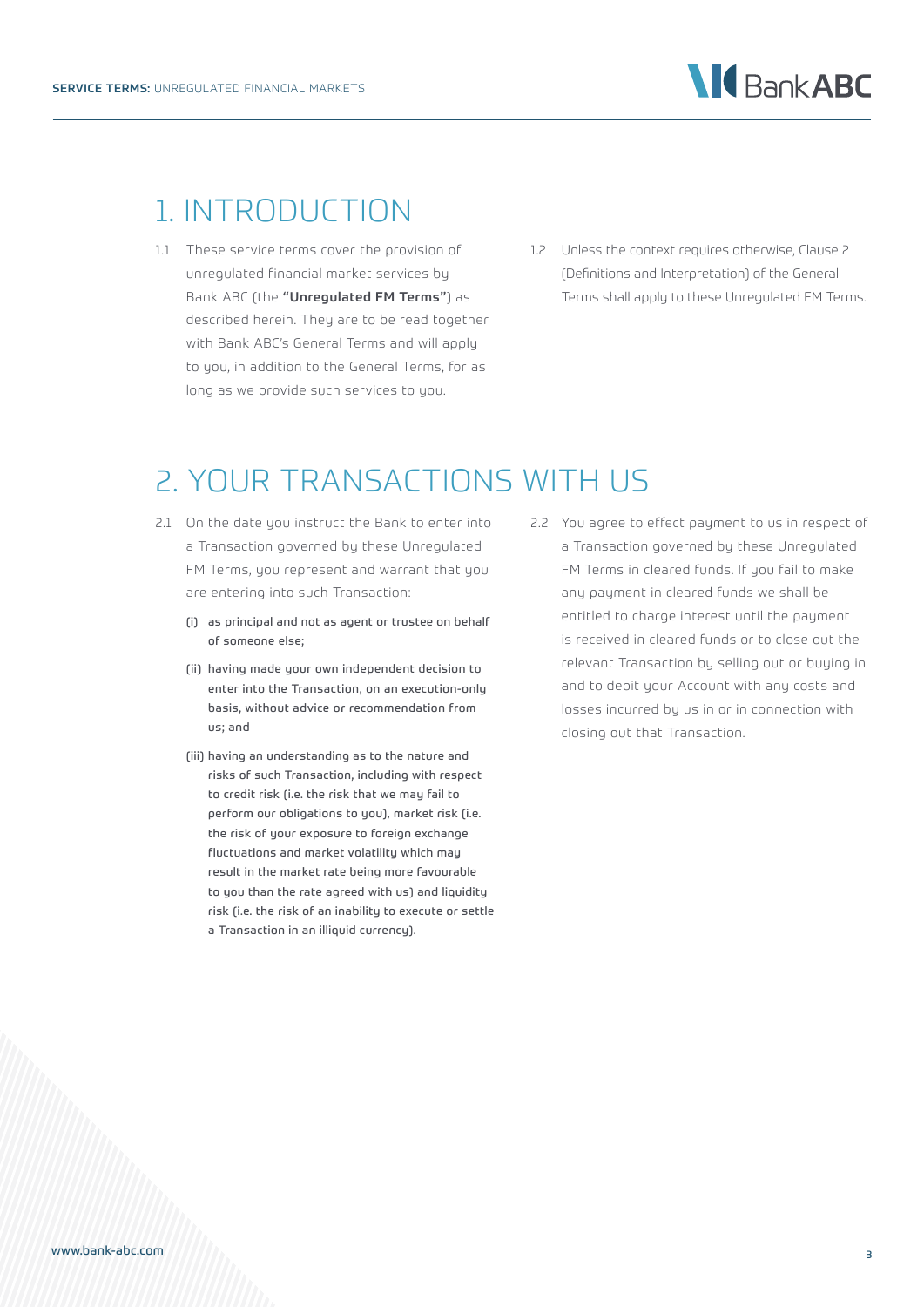

## 3. MONEY MARKET TRANSACTION

- 3.1 Any Transaction which represents a fixed deposit of funds by you with us is a Money Market Transaction (a "Money Market Transaction"). The provisions of Clause 2 of the Unregulated FM Terms shall apply to any Money Market Transaction which we agree to from time to time.
- 3.2 After a deposit is placed, we will send you a confirmation on the same trading day to the contact details which we have on record (a "Confirmation"), such Confirmation setting out the amount, the interest rate, the deposit period, and the interest payment date(s).
- 3.3 The amount of your deposit will be fixed for the deposit period stated in the Confirmation, and the deposit cannot be added to or withdrawn in whole or in part during that period without our permission, which may be: (i) given or withheld at our absolute discretion; and (ii) given on such terms, and subject to such additional charges as we may notify to you. Subject to our discretion, additional deposits will be placed as a separate Transaction.
- 3.4 You must nominate an Account to which all repayments of, and interest payments on, the deposit will be credited. If you wish to nominate an account held elsewhere, a written request must be provided to Bank ABC which will be considered at our sole discretion.
- 3.5 Subject to the terms outlined in the Confirmation, interest shall accrue in your favour from the relevant value date until the designated maturity of the deposit and will be paid up to the end of the deposit period.
- 3.6 For deposits placed in excess of one year, interim interest may apply based on terms agreed at the time of the deposit.
- 3.7 At the end of the fixed period stated in the Confirmation, the maturing deposit plus interest will be reinvested for a similar term, unless you instruct us otherwise. Any such Instruction must be received by us two business days prior to the maturity of the deposit and no later than the cut-off time for the corresponding currency as specified by Bank ABC from time to time.

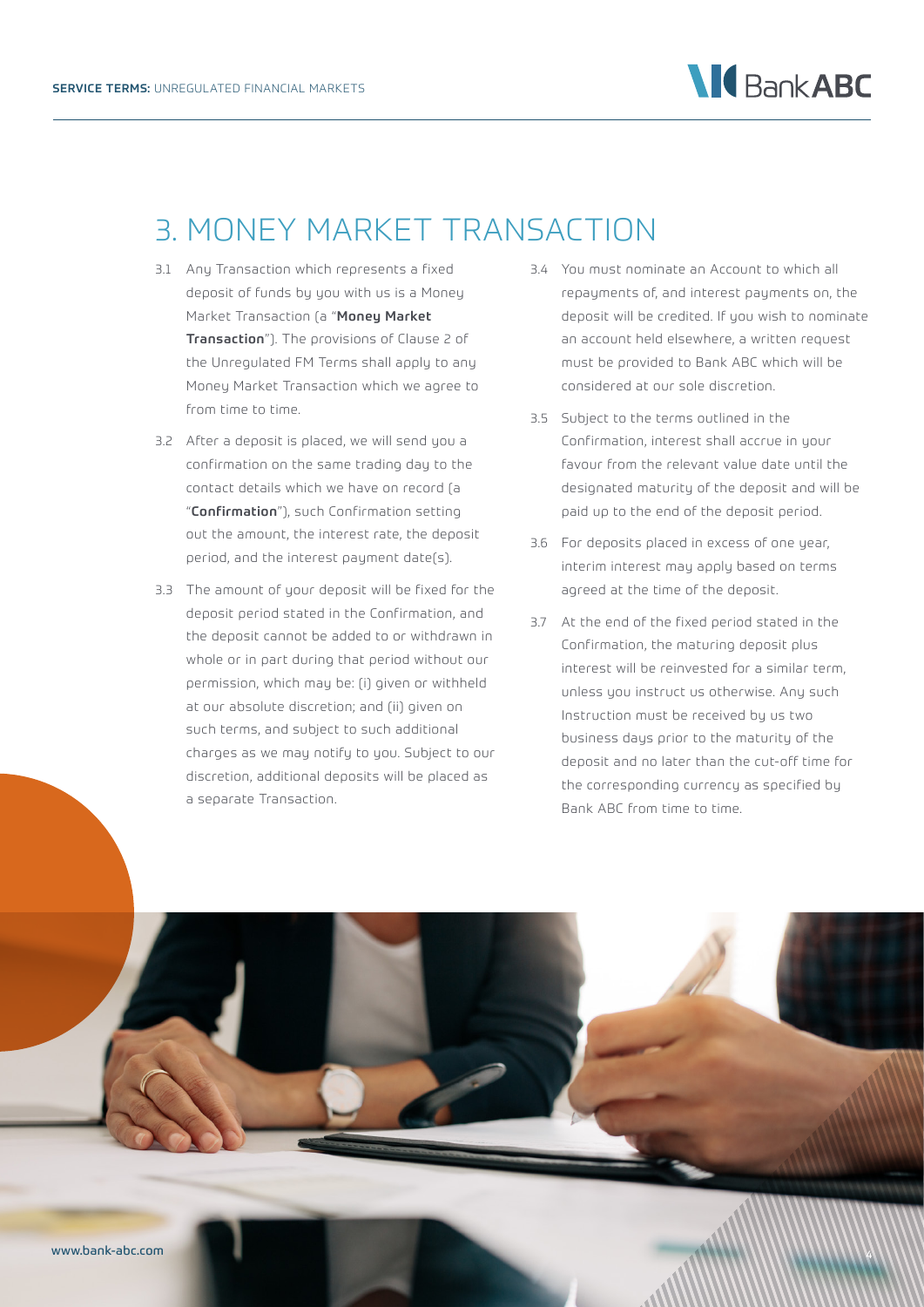## 4. FOREIGN EXCHANGE SPOT TRANSACTIONS

- 4.1 The provisions of this Clause 3 of the Unregulated FM Terms shall apply to any Foreign Exchange Transaction ("FX Spot Transaction") we agree to. An "FX Spot Transaction" means any Transaction for which the delivery of one currency for another falls on a specified payment date (the "Settlement Date") being no more than, for major currency pairs, two business days after the Transaction is entered into and, for all other currencies, the period generally accepted as the standard delivery period for the relevant currency pair.
- 4.2 An FX Spot Transaction request should clearly state the necessary details which include: the currency pairs being exchanged, amounts,

the Settlement Date and any other relevant details. Incomplete requests may cause delay in the timely execution of an FX Spot Transaction and we will not be liable for any commercial costs or losses incurred by anyone in connection with any delay.

- 4.3 Payments under an FX Spot Transaction can be settled through your accounts held with us, or alternatively, at our sole discretion, we may agree to settle according to the settlement instructions provided by you in writing.
- 4.4 An FX Spot Transaction request should be received no later than two business days prior to the proposed Settlement Date. Requests received outside of this period may be considered at our sole discretion.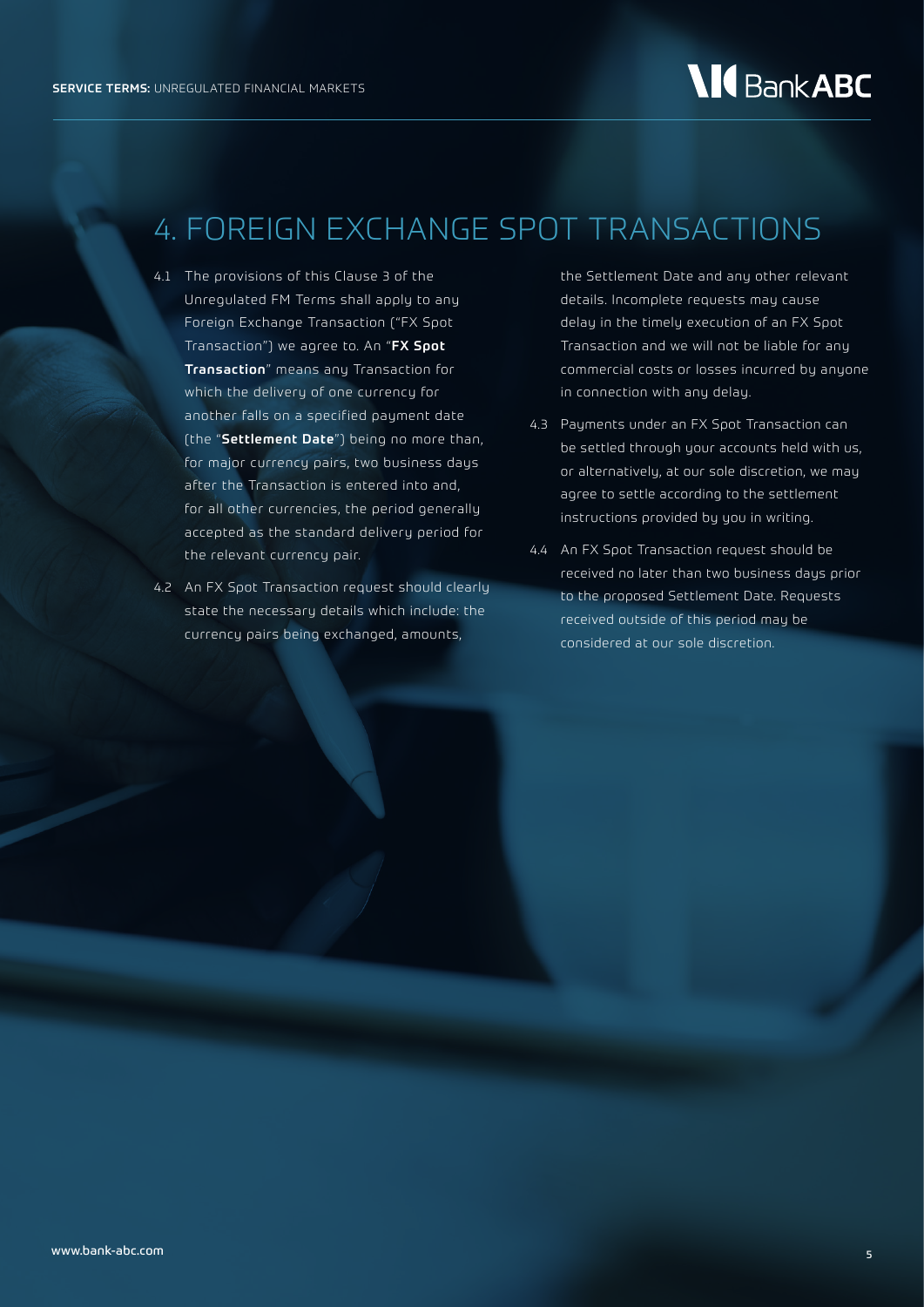### 5. FOREIGN EXCHANGE FORWARD TRANSACTIONS

- 5.1 On the date you instruct the Bank to enter into a purchase or sale of a specified amount of a specified currency at an agreed rate of exchange to be delivered on a Settlement Date falling more than two business days after the Bank enters into the Transaction (an "FX Forward Transaction") with you, you represent and warrant that you are entering into such FX Forward Transaction:
	- (i) as a means of payment; and
	- (ii) in order to facilitate payment for identifiable goods, services or direct investment;

You may wish to speak with your Relationship Manager for further information on this.

5.2 Following any agreement between us to terminate an FX Forward Transaction earlier than the Settlement Date for a specified quote, you acknowledge that there shall be an additional cost due to us from you, or due to you from us, arising as a result of such early termination, as such cost shall be calculated by us (an "Early Termination Cost").

You will be notified of such Early Termination Cost following our calculation of it, whereupon such amount shall be due and payable. Such Early Termination Cost may differ from the mid-market valuation of the Transaction due to a number of factors including, without limitation, the timing of the execution, creditworthiness and market liquidity.

Following payment of the Early Termination Cost, no further obligations shall be owed between in in respect of the early terminated FX Forward Transaction.